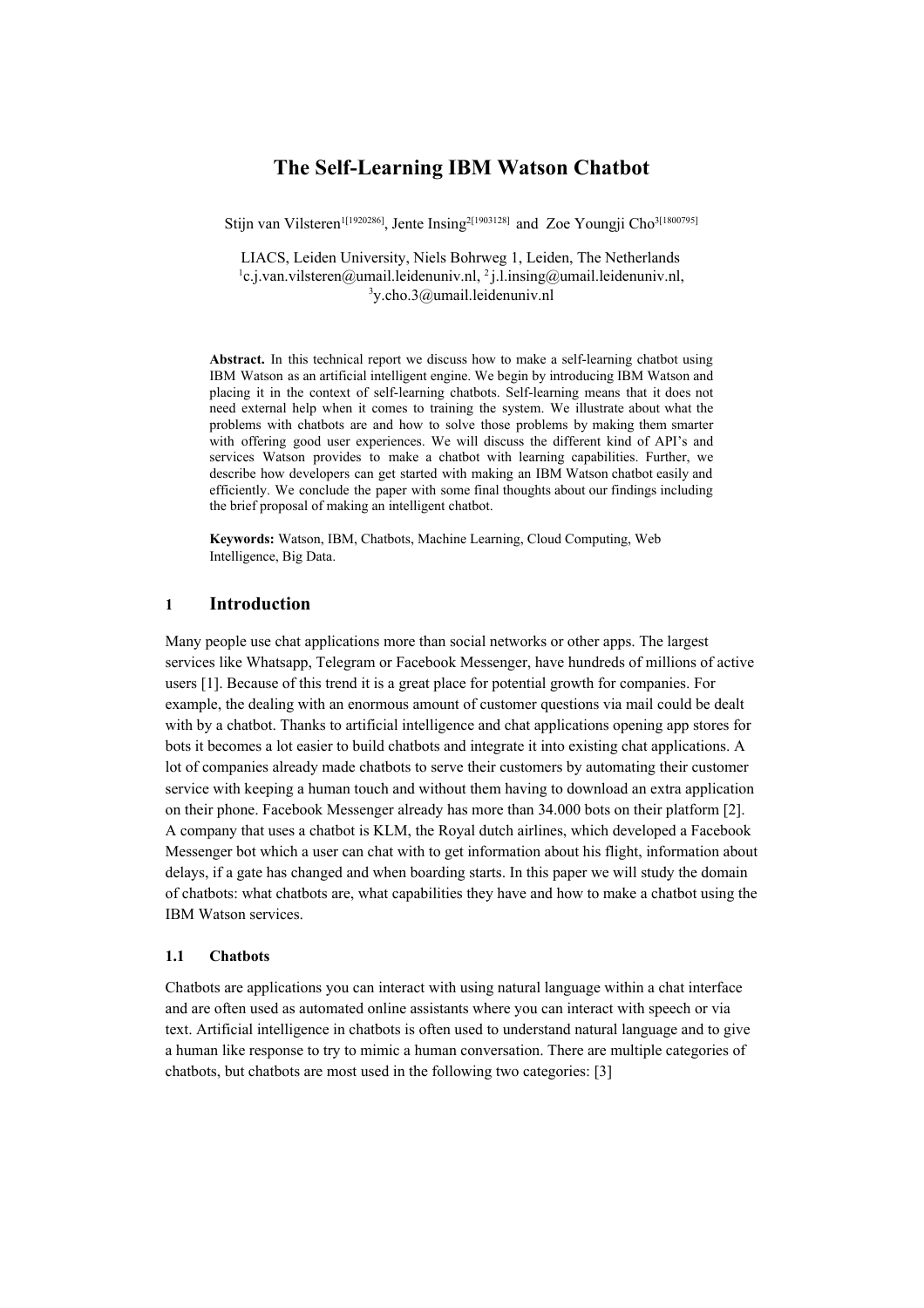**Rule based chatbots** which are programmed to see if a certain condition is met (keyword matching). E.g. if you text "I want to book a flight to Amsterdam" it recognizes book, flight and amsterdam as a command and the system will return a list with flights to Amsterdam. If you text "I need a flight to Amsterdam" It does not understand what the user want. Rule based chatbots are much easier to develop than AI chatbots and are mostly used for one single purpose, but also less scalable and less reliable for the user. With rule based chatbots users have to learn how to conversate with the bot, which makes the user experience cumbersome [3].

**Artificial intelligence chatbots** are more advanced bots than rule based chatbots and are using Natural Language Processing (NLP) and machine learning to understand questions posed in natural language. This means that they can parse a question to understand the meaning and context of it and what kind of question is being asked. E.g. it can make a difference between "I want to book a flight to Amsterdam", or "I need a flight to Amsterdam". AI chatbots often have the ability to learn from earlier interactions with a user and can use this data to become smarter and therefore better serve the user. Those kind of chatbots are more expensive and more time consuming to make, but are easier to scale and could easily be used for multiple purposes [3].

#### **1.2 Problems with chatbots**

Although chatbots are used a lot, they are not perfect. Most chatbots lack the understanding of context and have problems understanding a basic question when a user talks to a chatbot in a way he would talk to a person, which could be very frustrating, because they try to act as a person but lack the basic understanding of language or context and therefore fail to create a good user experience. One of the problems here is that most chatbots are not good at natural language processing. Questions posed in natural language can be posed in a lot of different ways, for example: give me the weather forecast, is it raining? Do I need an umbrella. Bots often do not understand the relation between rain and using an umbrella like a person can. This gives the feeling that you can not have a simple conversation. Another problem is the lack of understanding follow-up questions. when asking a such a question bots often do not remember the question the users posed before or the answer it self gave [4].

This problem generates another problem, which is that chatbots cannot answer everything. They are focused on a specific topic which means that for every question topic you need another chatbot.

Since that chatbots still offer a cold and poor user experience and its lack of functionality, the user should not assume that the chatbots can solve all of their problems or answer all of their questions correctly, although companies or developers often present those bots that way.

2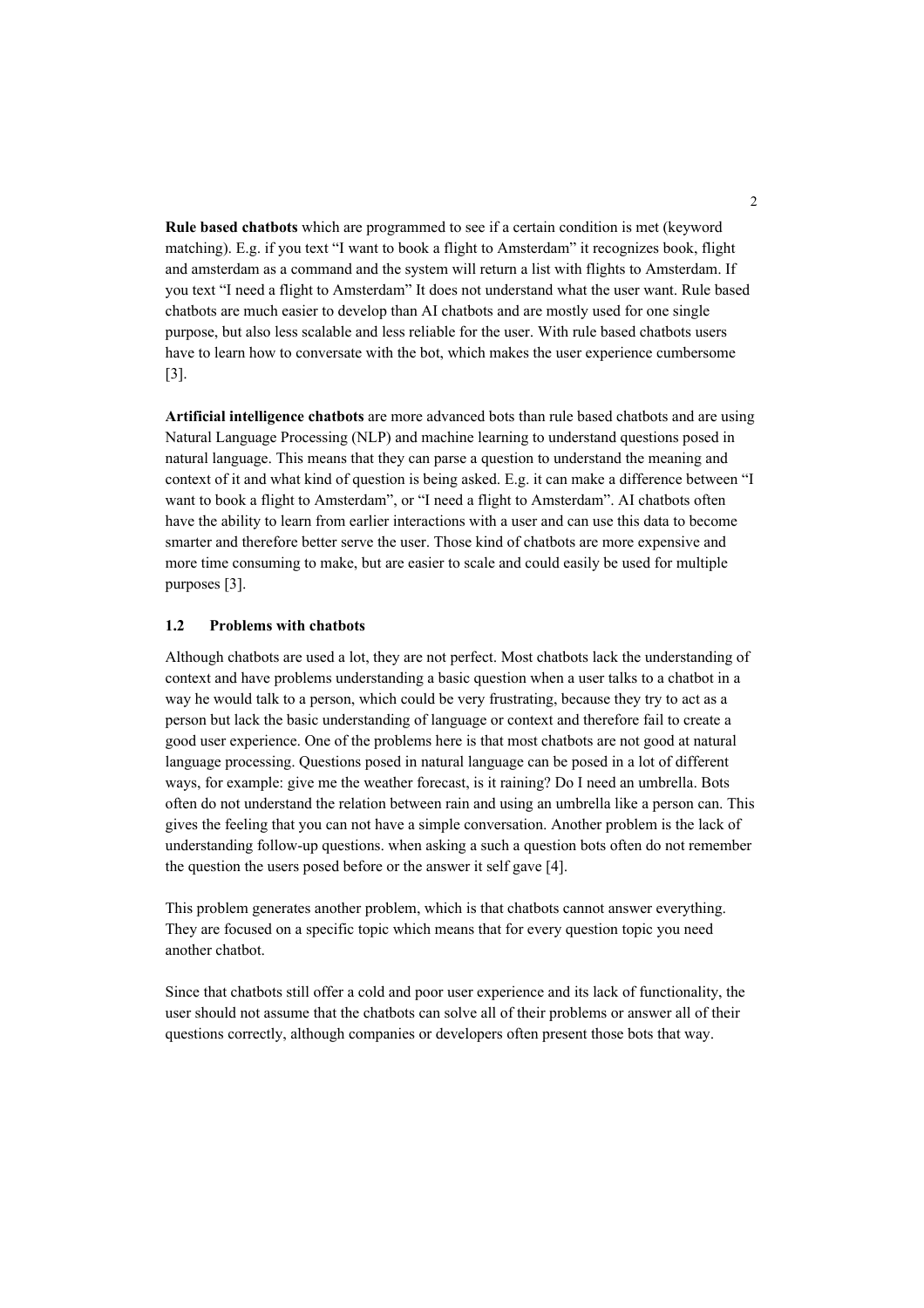# **2 AI engines for chatbots**

To make a chatbot, multiple services or engines are developed to power an artificial intelligent chatbot with, like Octane ai, Motion.ai, IBM Watson, Dexter, BeepBoopHQ and more. In the next section we will discuss the capabilities of IBM Watson as an AI engine for chatbots. We have chosen for IBM Watson because of the enormous amount of availabilities to experiment with it and Watson has proven in the game Jeopardy that it is good in answering difficult open questions [5]. With IBM Watson you are able to use machine learning without having programming skills, it is easy to train via a web interface and easy to implement in your own system(s).

#### **2.1 IBM Watson**

Watson, named after IBM's founder, Thomas J. Watson, is a computer system making use of Artificial Intelligence and cognitive computing technology to become a self-learning "questioning answering (QA) machine" using natural-language processing and had the capability of answering difficult questions within seconds [6]. According to Kelly and Hamm [7] Watson is the first step of the era of cognitive computing and this means that computers can learn from interaction with humans or by analyzing lots of (big) data by simulating the functions like the thought processes of the human brain. This allows Watson to learn from structured- and unstructured data it gathered and has the ability to learn the context of this data and to reason in order to give a precise answer or to make a decision by using machine learning and deep learning algorithms [8]. Furthermore, Watson makes use of the following kinds of technologies, like big data, web intelligence and cloud computing.

## **2.1.1 Big data, Web intelligence and cloud computing**

Big data is a term that refers to an enormous amount of data sets that could be structured or unstructured. With big data there are a lot of big challenges to deal with, e.g. curation, storage infrastructure, security, visualisation and many more. Because of the size and complexity of big data, normal computers are not able to face these challenges [9]. IBM Watson has the ability to tackle these challenges with his supercomputer power and intelligent cognitive learning system. As Bob Picciano explained, Watson is able to go trough data in record speeds. 100 gigabytes per seconds, which allows businesses to integrate their own datasets with external datasets and use them to analyse complex data structures [10]. IBM Watson is an example of web intelligence that uses its A.I. and information technology to solve big questions in a short amount of time.

Web intelligence is a combination of artificial intelligence (AI) and advanced Information technology (IT). Both are part of the rapid growing internet and World Wide Web [11]. Web intelligence is applied in different sectors, like the government, in business and for personal use.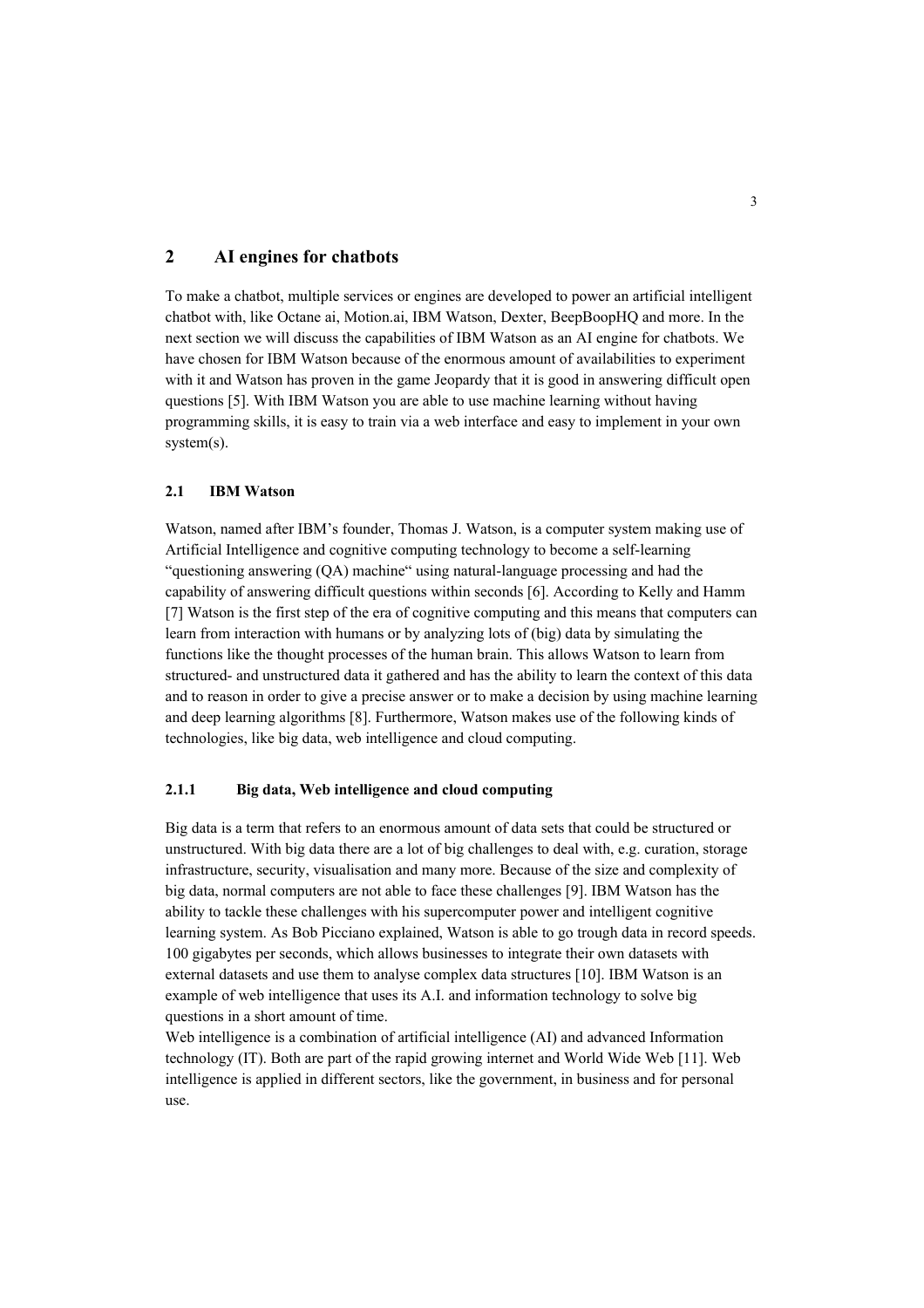IBM Watson is accessible via different applications and web interfaces, like via mobile, desktop or other devices that are connected to the web [12]. This is called cloud computing. Cloud computing is a term that was called 'The web'. In simple terms, it has a front-end and a back-end. The front end provides the user on-demand access in many applications that are hosted on the web [13]. Examples are mail clients (Google mail, Microsoft Outlook), environments to work together via the browser of a desktop, mobile or tablet (Google Drive, Invision, Adobe cloud). The servers where all those applications run and have their storage can be seen as the back-end. Cloud computing enables users the work faster, work together, work from different devices (smartphones, desktops and other devices) and make use of the power of the servers of the companies.

#### **2.2 DeepQA: How IBM Watson answers questions**

IBM Watson makes use of a hybrid Questioning Answering system, called DeepQA. This works differently than knowledge based QA, used by for example Apple's Siri [14][15] or document search used by Google Search. With DeepQA you can ask a question in natural language and the system will analyze its database, including unstructured data like text, images, video and audio, find candidate answers, generate hypothesizes, give them a score, rank them and return a precise answer to the question [16]. In the following section we will explain how Watson answers questions using DeepQA.

### *Question analysis*

When a user asks a question in natural language, Watson will parse the question and analyze it to understand the meaning of it (or double meanings), to detect synthetic subject-verb object properties or semantic relations to identify the different roles the words and phrases in the sentence are playing and how they are connected. In this process Watson tries to find out what type of question is being asked and what the question is asking for. This process determines how the question is further processed by the rest of the system [17].

#### *Hypothesis generation and evaluation*

After the system has gathered the results from the question analysis and understands the meaning of the question it will try to find as many of possible candidate answers by searching through its databases which could be thousands of gigabytes. This type of search is called "primary search" where each candidate answer could be seen as a hypothesis. In this phase quantity is more important than accuracy, because when the correct answer is not found in this phase of the process, Watson will not be able to answer the question [17].

#### *Hypothesis and Evidence scoring*

The candidate answers that came out of the hypothesis generation phase will be evaluated by collecting positive and negative evidence for each candidate. Scoring algorithms rate the quality of the gathered evidence by many different factors. For example, one of Watson's algorithms named temporal reasoning tries to detect inconsistencies between dates in the question and dates in the candidate answer. When dates are not matching Watson will give this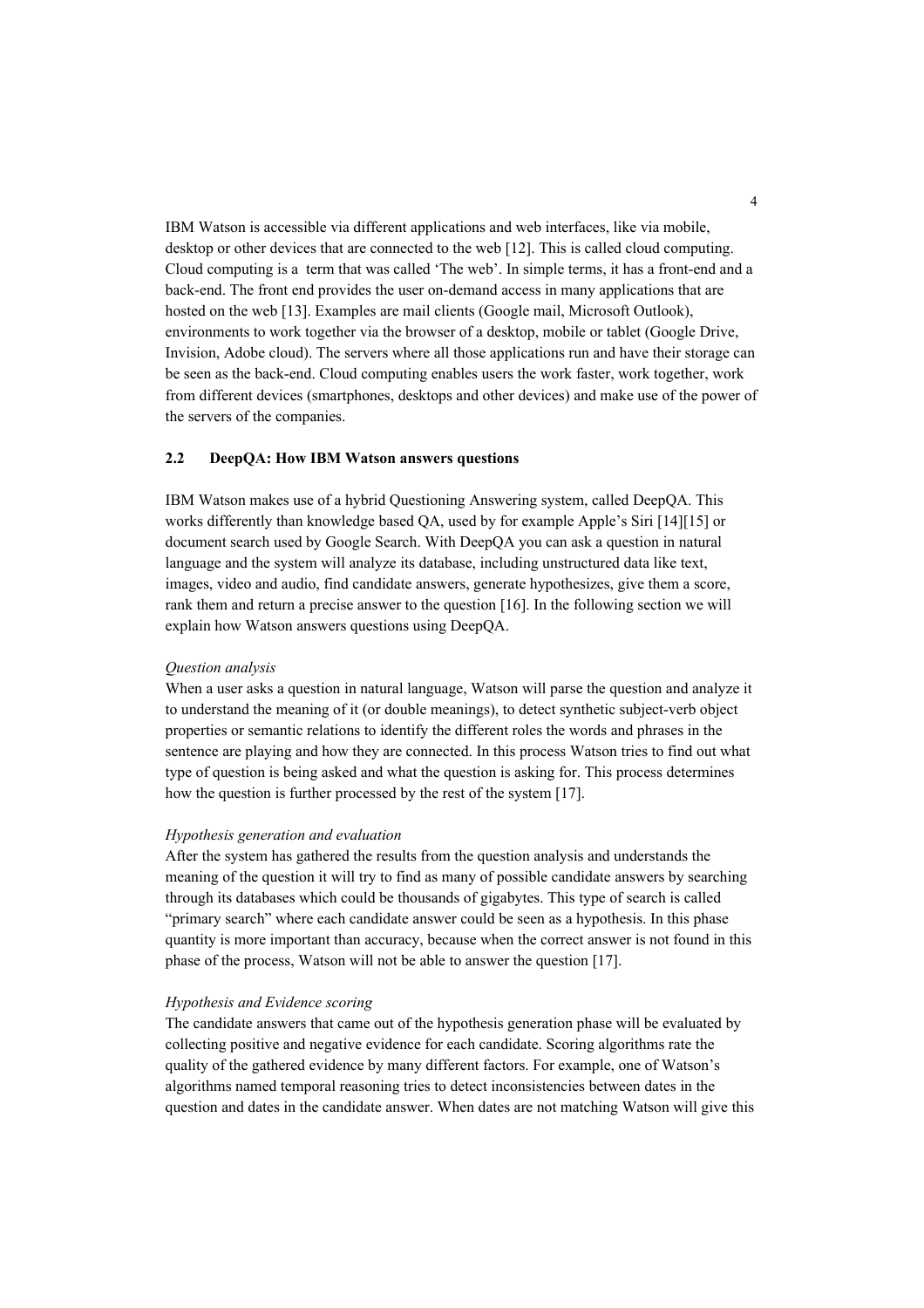answer a lower score . Based on those factors it will create a score about how much the evidence supports the candidate answer [17].

#### *Final merging & ranking*

In the last step, Watson evaluates all the scores of each candidate answer by merging them together and give those answers a final rank to decide if it is confident enough to answer the question. When Watson is confident enough to give a correct answer, based on the top ranked candidate answers, it will answer the question. If the highest ranked possible answer is rated too low, below a certain threshold, Watson will not answer the question [17].

# **3 IBM Watson in Applied forms**

IBM Watson is currently being used in many different industries and professions. IBM Watson also has many different products available and is already applied in various fields of work. For example in education, financial services, healthcare and commerce. Watson has already proven that it has its excellency on the traditional forms of computing, such as reporting, analysing statistics, business processing solving business problems, and collaboration. This means that Watson could combine statistical analysis with its ability to answer questions about possible events that could be an investment risk [18]. With IBM Watson it is possible to easily make a customized chatbot in existing platforms. Some chatbots in Facebook Messenger, Whatsapp or Telegram are already made with IBM Watson. One of the example of this is Royal Bank of Scotland (RBS). RBS launched the chatbot "Luvo" to help their customers online with their questions. Luvo will pop up on the side of the browser when the user browses the bank's webpage and it is able to answer basic questions. Luvo already covers 10% of the bank's interaction with their customers online, but if Luvo cannot help the customer, a question like 'Does this conversations answers your question correctly?' will show up. If the customer answers 'no', a real human service employee will take over the chat. Luvo is built using the IBM Watson Conservation service. More about this service will be described below [19].

# **4 Experiment: Making a IBM Watson powered chatbot**

In this section we are going to make a chatbot with IBM Watson and which services you could use to make a smart chatbot.

### **Before you start building**

First it is important to give your chatbot a purpose or goal. Second is important to understand the capabilities of the platform the chatbot will be integrated in. An example of this is Facebook Messenger where it is possible to craft a greeting window to start chatting with the chatbot. When a user starts chatting with the bot in Messenger it is also important to make use of buttons that give the user the possibility to answer quick and understand what kind of responses the user can give. Third, if a user is able to respond with free-form text input it is essential to help the user in this process by help messages that explain the syntax that the chatbot is working with. Fourth, a user always have to be able to cancel or unsubscribe from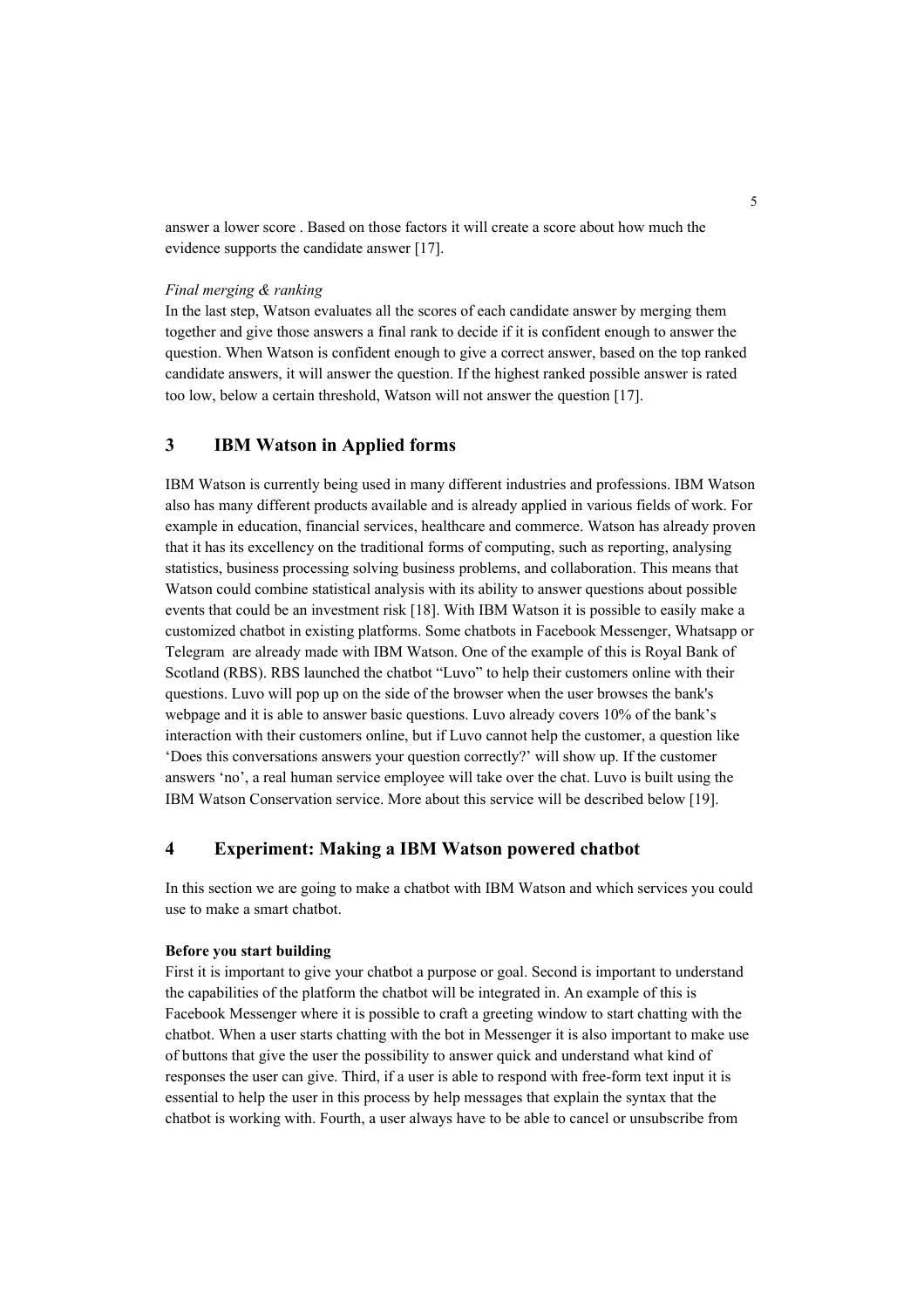the chat. When you as a developer do not implement something like that it could be experienced as spam, which is not good for the overall user experience [20].

## **4.1 Watson Conversation**

In IBM's Bluemix cloud platform there are multiple services you could use to integrate into your bot. There are services available for natural language processing, to analyze emotions or tone of voice, image recognition and many more. In this part, we will explain how to make a chatbot in the very simple steps among many different tutorials and experiments we conducted.

To make a chatbot you could use the Watson Conversation service to create virtual agents (bots). Watson Conversation has the key functions to make a simple chatbot. With this service Watson makes it easy to build a chatbot that understands messages posed in text and integrate them in existing messaging applications. It is not necessarily to have coding experience, because it has a visual dialog builder, which helps you to create these conversations easily [21]. This service already includes natural language processing where you can create a structured conversation and it provides an API you could call from any website or app.

## **Create a Bluemix account**

First you need to create a Bluemix account. You can sign up at IBM Bluemix and get a free 30 days trial if you do not have your Bluemix account yet. When you are signed in you can navigate to the Watson services in the catalog and select multiple services. Here you can add the Conversation service to your account.

## **Creating conversations**

The conversation service provides a web interface where you can add dialogs without having to code. Here you can add intents and entities to let Watson learn to understand what the user is saying and to create a suitable response. For example, when a user wants to know where something is, you can create a intent like: *#I-Want-To-Order.* It is possible that your users use other words to order something. Therefore you can add examples like I want pizza, I need pizza, etc (see figure 1).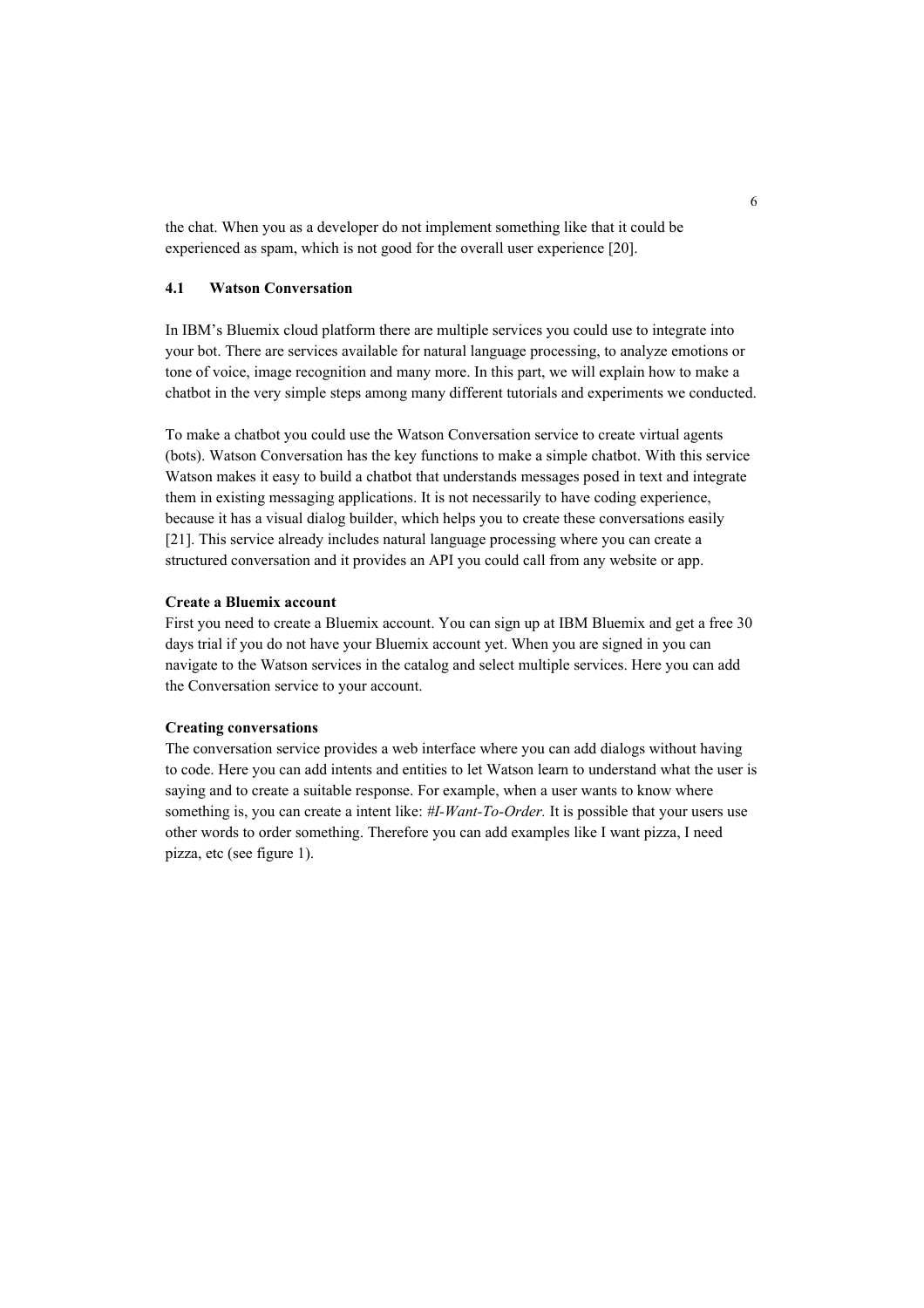| X<br>Entities<br>Dialog<br>Intents                                     |             | ⊕<br>Order         |
|------------------------------------------------------------------------|-------------|--------------------|
| Intent name                                                            |             | $\times$<br>Create |
| #I-Want-To-Order                                                       |             |                    |
| User example                                                           |             |                    |
| Add a user example                                                     | $\bigoplus$ |                    |
| I want Pizza $\ominus$                                                 |             |                    |
| I need food $\bigoplus$                                                |             |                    |
| I want to order $\left(\begin{matrix} -\end{matrix}\right)$            |             |                    |
| Can I order food $\left(\begin{matrix} -1 \end{matrix}\right)$         |             |                    |
| Can I order diner $\bigoplus$                                          |             |                    |
| Can I order breakfast $\bigoplus$                                      |             |                    |
| I want beer $\ominus$                                                  |             |                    |
| I would like to have pizza $\left(\begin{matrix} -\end{matrix}\right)$ |             |                    |
| I would like to have diner $\ominus$                                   |             |                    |
| Can I order a chicken $\left(\begin{matrix} -\end{matrix}\right)$      |             |                    |

## **Fig 1.** Intens.

When you add those examples, Watson can learn the meaning of the intent and now can answer a question when it is asked in a different way. Still, Watson does not know what is being asked or what to the user is looking for. Therefore you have to creates entities, which are parameters of what the user is saying. This could be anything like objects, places or persons, but in this case we use meals or drinks (see figure 2).

|             | $\%$<br>Entities<br>Dialog<br>Intents |              | $\bigcirc$<br>Order |
|-------------|---------------------------------------|--------------|---------------------|
| My entities | System entities                       |              |                     |
|             | Create new $\bigoplus$<br>△           |              | Sort by: Newest V   |
| $\vee$      | @Food                                 |              | 而                   |
|             | (+) Add a new value                   |              |                     |
|             | Bread                                 | Add synonyms | (Synonyms)          |
|             | Cake                                  | Add synonyms | (Synonyms)          |
|             | french fries                          | Add synonyms | (Synonyms)          |
|             | lobster                               | Add synonyms | (Synonyms)          |
|             | Pizza                                 | Add synonyms | (Synonyms)          |
|             | salmon                                | Add synonyms | (Synonyms)          |
|             | Spareribs                             | Add synonyms | (Synonyms)          |
|             | steak                                 | Add synonyms | (Synonyms)          |

**Fig 2.** Entities.

After you have done this you can start making conversations using the dialog builder where you can create the responses of the chatbot. A response could be: Question: I need a pizza Response" Ok, What kind of pizza do you want? (see figure 3).

7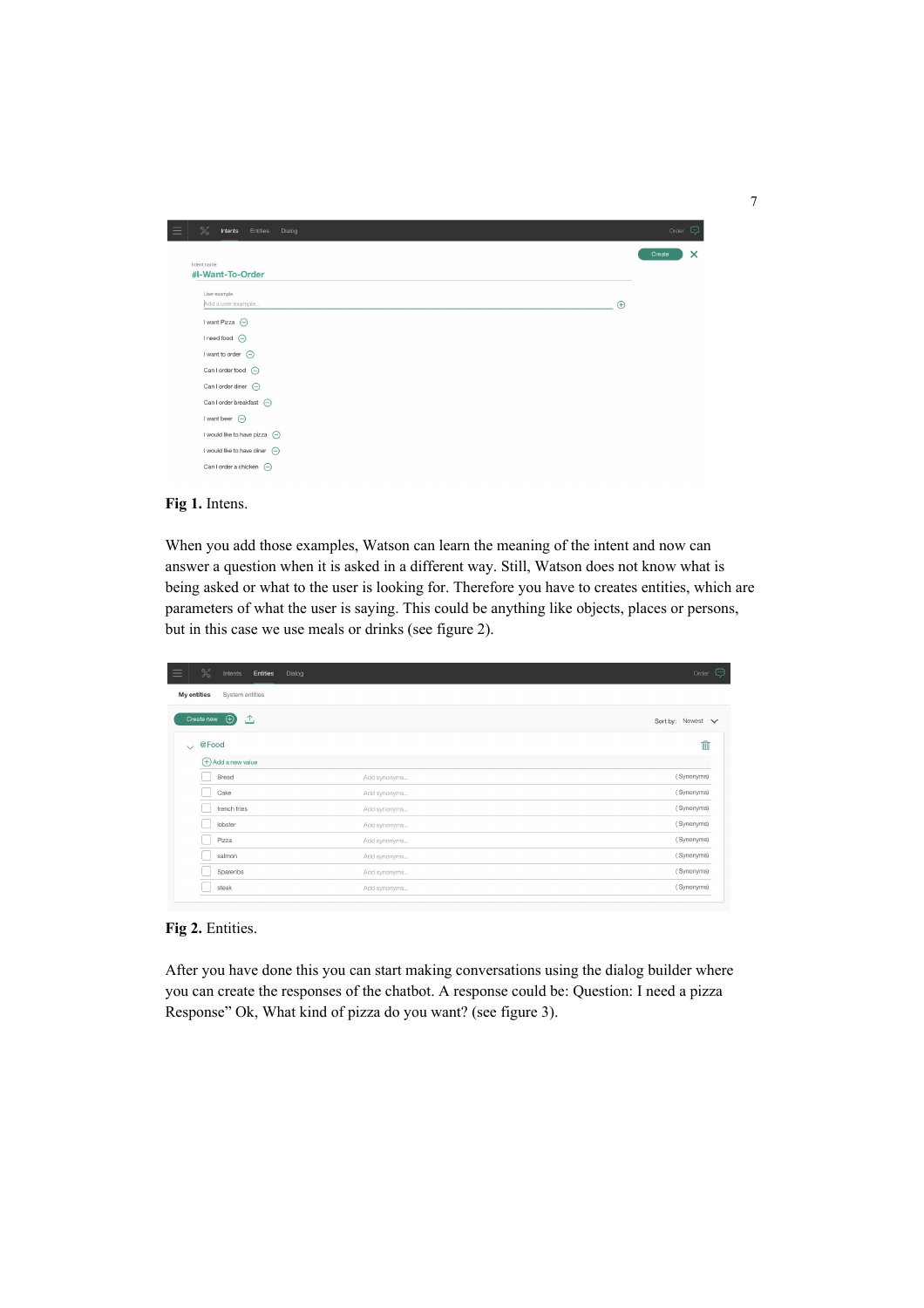

## **Fig 3.** Dialog builder.

In this example you could see that we use an intent and an entity. Because we trained Watson that "I want to order a pizza" could be asked differently it will also use the other examples within the intent. So when someone asks something like "give me a pizza" Watson will understand that too and look for the intent and in the entities to see if it could give a response. Using this dialog builder you also could let Watson learn the context of a follow up question. For example when the user asked "do you have pizza salami" and after Watson's response asks "is there also ham on it" Watson understands that the user is still talking about the pizza with salami.

By making a bot based on the Conversation service you could easily create a bot that can answer simple questions via a script. It needs a lot of dialogs for communicating with the users, which makes it difficult to scale. Also, when a user poses a question which is not mentioned in the dialog builder, Watson is not able to answer that question because it does not know what kind of response to give. To make your chatbot smarter you could make use of other services within the IBM Bluemix platform. In the next sections we will explain more about those services.

# **4.2 Watson Tone Analyzer**

Watson tone analyzer makes it possible to analyze tones, emotions and writing style in written text [22]. With this service you can easily analyze the emotions: happy, angry, disgust, fear, sadness and joy. Social tendencies like: openness, Conscientiousness, extraversion, agreeableness and emotional range and the language styles: confident, analytical and tentative (see figure 4). in order to make a chatbot more human-like or help the user better when they are frustrated with your service Watson makes it possible to respond differently when it analyzes a certain emotion. For example, when someone is waiting for a long time on his food to be delivered and becomes angry the bot can adjust the tone of his responses to calm down the angry

8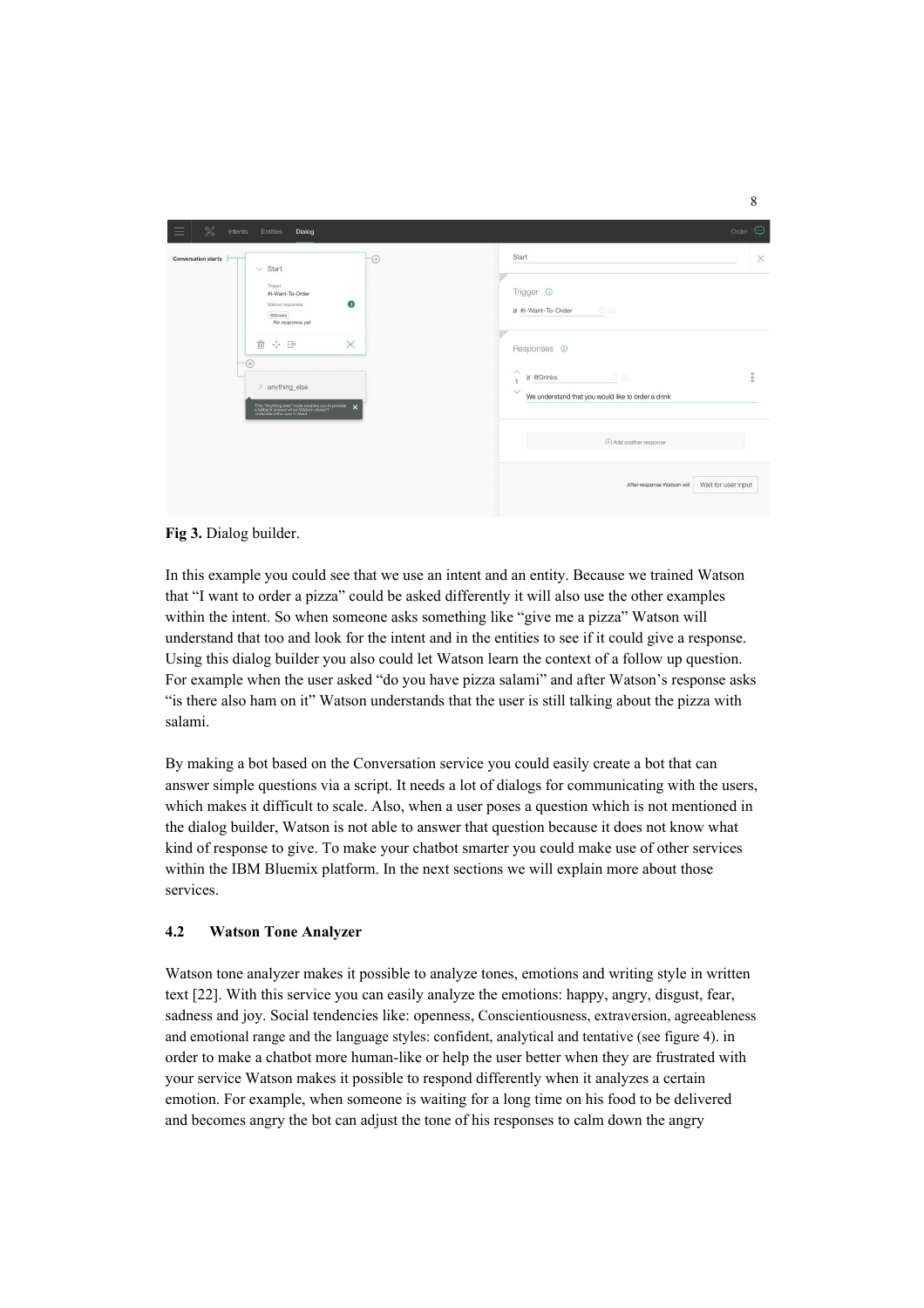customer or a human customer service employee can overtake the bot and chat with the customer to calm it down. In the Watson Conversation service you can use the output of the tone analyzer where you can add different responses on different types of emotions, tones or writing styles.

| <b>Output</b>                                                                             |                         |                                                                                            |                  |                                                                                                                                                                                                                                                                                 |
|-------------------------------------------------------------------------------------------|-------------------------|--------------------------------------------------------------------------------------------|------------------|---------------------------------------------------------------------------------------------------------------------------------------------------------------------------------------------------------------------------------------------------------------------------------|
| strongest.                                                                                |                         |                                                                                            |                  | The Tone Analyzer Service analyzes text at the document level and the sentence level. Use the document level analysis to get a sense of<br>the overall tone of the document, and use the sentence level analysis to identify specific areas of your content where tones are the |
|                                                                                           |                         | To understand how to interpret your tone score, see Understand your Tone Score.            |                  |                                                                                                                                                                                                                                                                                 |
| Document-level                                                                            |                         |                                                                                            |                  |                                                                                                                                                                                                                                                                                 |
| Emotion                                                                                   |                         | Language Style                                                                             |                  | <b>Social Tendencies</b>                                                                                                                                                                                                                                                        |
| $< 0.5$ = not likely present<br>$> .5$ = likely present<br>$> 0.75$ = very likely present |                         | $< 0.5$ = not likely present<br>$> 0.5$ = likely present<br>$> 0.75$ = very likely present |                  | $< .5$ = not likely present<br>$> .5$ = likely present<br>$> 0.75$ = very likely present                                                                                                                                                                                        |
| Anger                                                                                     | 0.03<br>UNLIKELY        | Analytical                                                                                 | 0.12<br>UNLIKELY | 0.21<br>Openness<br>UNI IKELY                                                                                                                                                                                                                                                   |
| Disgust                                                                                   | 0.01<br>UNLIKELY        | Confident                                                                                  | 0.00<br>UNLIKELY | 0.85<br>Conscientiousness<br><b>VERY LIKELY</b>                                                                                                                                                                                                                                 |
| Fear                                                                                      | 0.03<br>UNLIKELY        | Tentative                                                                                  | 0.73<br>LIKELY   | 0.76<br>Extraversion<br><b>VERY LIKELY</b>                                                                                                                                                                                                                                      |
| Joy                                                                                       | 0.88<br>VERY LIKELY     |                                                                                            |                  | 0.46<br>Agreeableness                                                                                                                                                                                                                                                           |
| Sadness                                                                                   | 0.01<br><b>UNLIKELY</b> |                                                                                            |                  | <b>UNLIKELY</b><br>0.83<br><b>Emotional Range</b><br><b>VERY LIKELY</b>                                                                                                                                                                                                         |
|                                                                                           |                         |                                                                                            |                  |                                                                                                                                                                                                                                                                                 |

**Fig 4.** Tone analyzer.

### **4.3 Watson Retrieve & Rank**

In order to make the chatbot smarter, it is better to let the bot search in database for answers. IBM offers a service called Retrieve and Rank which is a search engine with machine learning capabilities.. The service consists of two parts:

- Retrieve: SolR based search component that can retrieve a list of possible matches from your documents giving a query
- **Rank**: A Machine learning component that learns to rank those matches to sort them. So that the best possible match gets a higher ranking. Because it is a machine learning based solution it means that you have to train it. It will learn from the training how to handle your data and improves the relevance of the search results by time and training [23] [24].

#### **Training the data**

There is a three-step process of training regarding the Retrieving and Ranking. It collects the data, reviews it and retraining itself. After uploading your files with data you can add question that it can train with. The question must be formated in a plain text file and uploaded to the Retrieve and Ranking environment. After you have completed these steps Watson will ask you to perform an amount of training tasks, e.g. rating the answers Watson found in the documents. The rating is done by giving an amount of stars from 1 to 5. The amount of stars is used to determine which answer is eventually to best one to rank on top. When new data is added it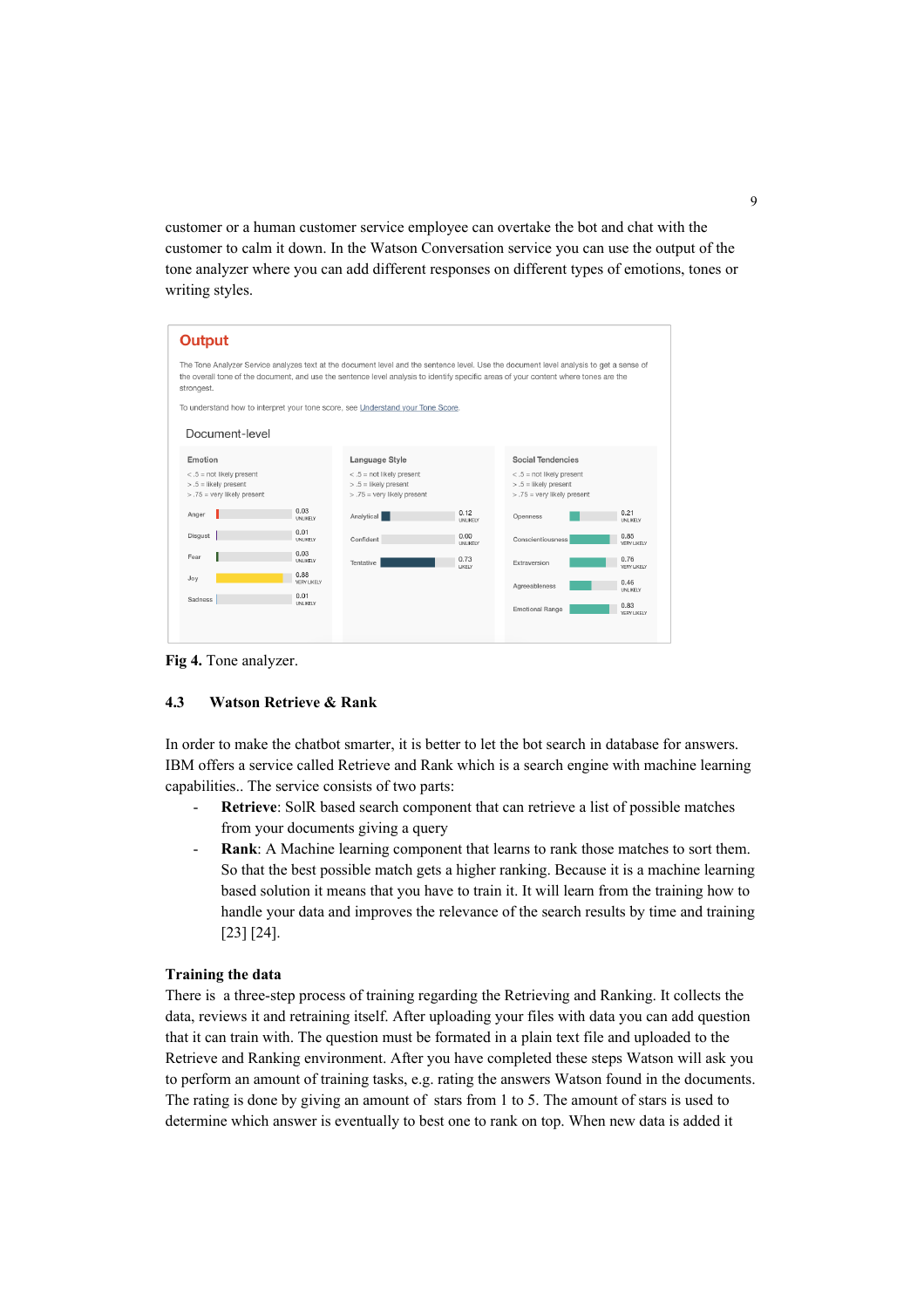will use your previous ratings to enhance the process of finding the correct answer. This will improve the learning process of Watson.

#### **4.4 Watson Tradeoff Analytics**

When Watson has to make decisions and there are a lot of options to choose from it can be really difficult to choose the best one. Especially when the user gives conflicting criteria. For example, when the user asks "I want to buy the best but cheapest phone. Normally, the best phone is not the cheapest which is a conflicting criteria. With this service you also could personalize the decision making process by using the user's individual preferences. When the user sets up its preferences, Watson Tradeoff Analytics will analyze these and will give you the best-balanced option by balancing the conflicting criteria [23]. With this service, you could make a chatbot that can make more complicated decisions based on the preferences of the user and becomes better when the bot serves the user satisfiable results every time [25].

## **4.5 Other services to use**

Besides the discussed services of IBM Watson there are several other products and APIs that IBM provide, which are Watson Discovery, Watson Conversation, Watson Virtual Agent and Watson Knowledge Studio.

## **Watson Discovery**

Watson Discovery helps people to quickly search the answers or patterns within a set of data to let them make better decisions with its cognitive computing function. Initially, it explores with a simplified sourcing language datasets quickly. Then, it can discover the certain values from the mixed up data by normalizing, altering and enhancing it [26].

### **Watson Virtual Agent**

Watson Virtual Agent is a pre-trained chatbot you could use for customer service. Because the bot is already trained to work in a lot of domains you only have to add data like company information, documents, etc. It automates certain services to your customers. It also provides some insights and analytics about your customer's engagement, which help you to understanding your customer's needs [27]. To use this service you need to have a paid subscription.

#### **Watson Knowledge Studio**

Watson Knowledge Studio is a cloud-based application that discovers deep insights and knowledge in random text without any coding. When you teach it to find certain data within the unstructured text , it identifies the relationships of the texts in the given data and easily deploys them. It will accelerate the training process by saving time. You could buy this product with a monthly subscription [28].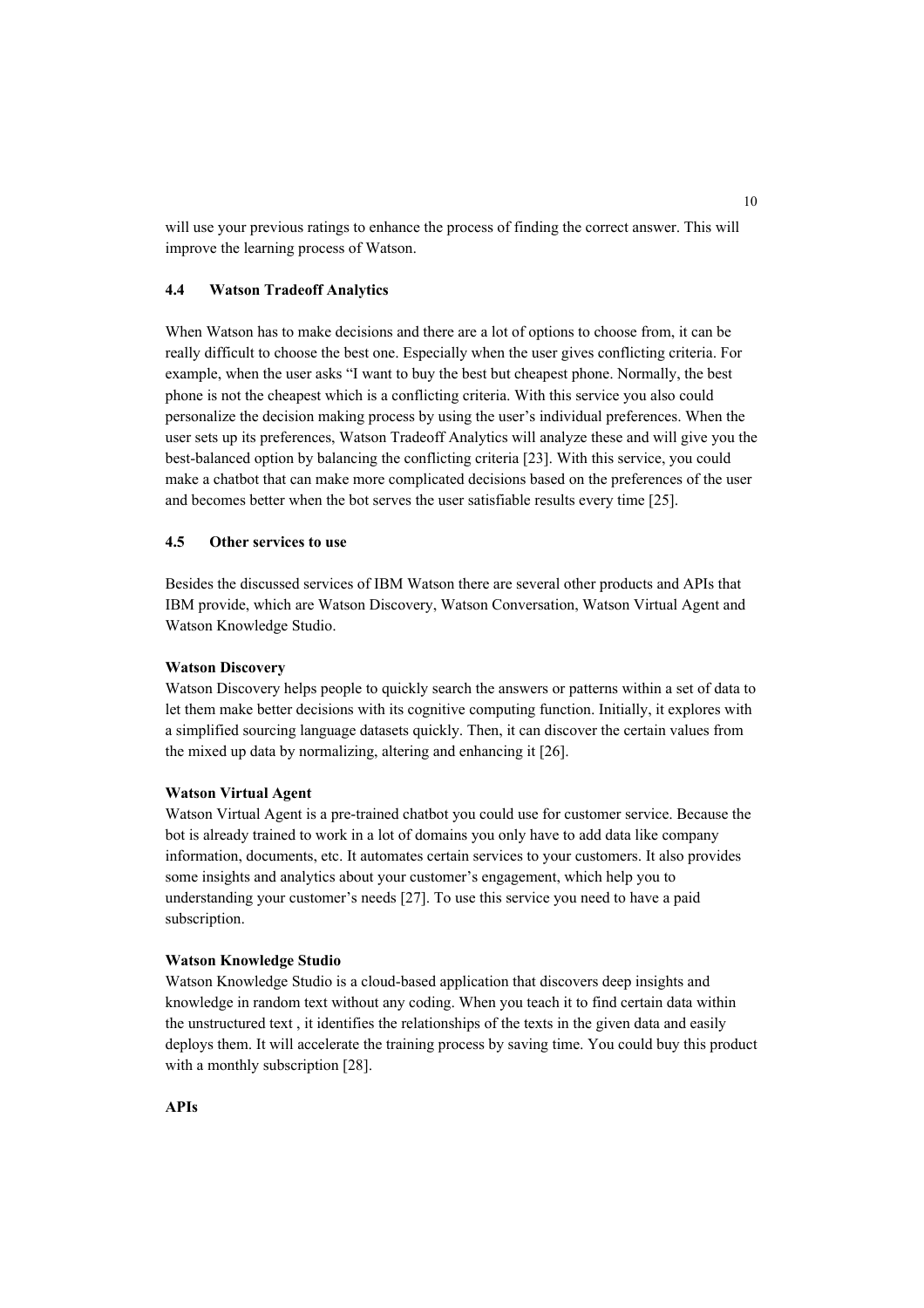In Watson Developer Cloud, several versions of API's are available. For the products like Watson Discovery and Watson Conversation, you could easily get the API's in there. Other products like Watson Knowledge Studio and Watson Virtual Agent do not have open API's. Other than that, there are also API's available for the functions like natural language understand and visual recognition with color tagging [29].

# **5 Discussion and conclusion**

In this technical report, we have discussed the way to make a chatbot using IBM Watson. Although there are limitations on the methodology and APIs of IBM Watson, we proposed to make a chatbot with the certain API's and the services from IBM that we illustrated above. By using Watson it could be easy and more efficient to make an intelligent chatbot, but the conversations with the customer still are scripted. Furthermore, some important initial steps like training the data have been done manually. It is not possible to make a completely automated chatbot yet, but with using the services of Watson, IBM makes it possible to make a chatbot that learns from earlier interactions or data and respond in other ways in different kind of situations.

If you want to make a smart chatbot, some coding skills are required. The several services do have a web interfaces to train the bot with to make it smarter, but it is still not that easy to make a chatbot that can do a lot of different things.

#### **References**

- 1. Business Insider (2016, September 20). Messaging apps are now bigger than social networks. Retrieved April 08, 2017, from http://www.businessinsider.com/the-messaging-app-report-2015-11?international=true&r=US& IR=T
- 2. O'Brien, C. (2016, November 11). Facebook Messenger chief says platform's 34,000 chatbots are finally improving user experience. Retrieved April 08, 2017, from https://venturebeat.com/2016/11/11/facebook-messenger-chief-says-platforms-34000-chatbotsare-finally-improving-user-experience/
- 3. Miller, G. (2016, November 13). Chatbot vs. AI Bot which is here to stay, which to invest in and why? Retrieved April 03, 2017, from https://chatbotslife.com/chatbot-vs-ai-bot-which-is-here-to-stay-which-to-invest-in-and-why-7e a79a454df3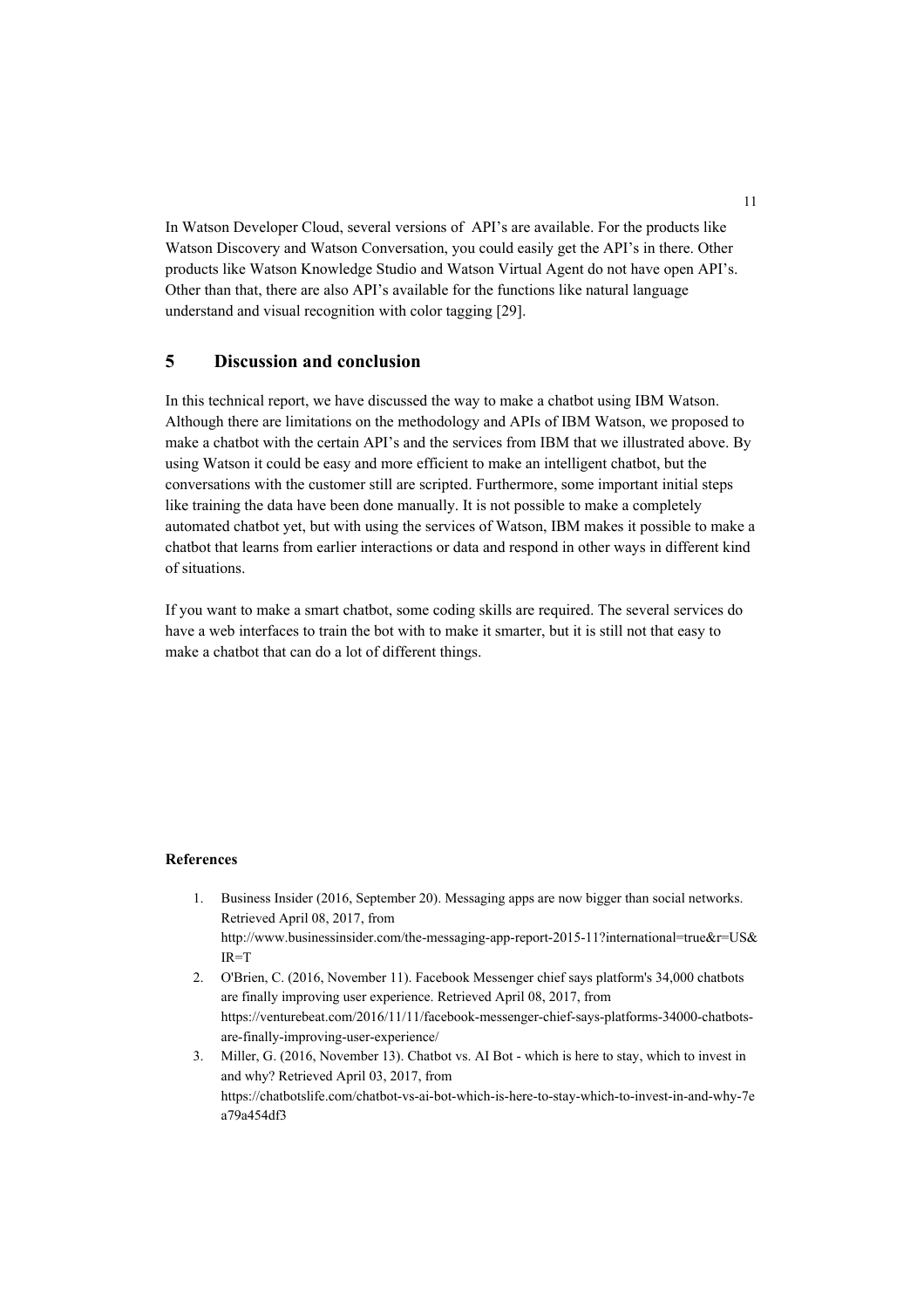4. The conversational chatbox design challenge. (2016, August 15). Retrieved April 10, 2017, from

https://www.ibm.com/developerworks/library/cc-cognitive-chatbot-conversational-design/index .html

- 5. Ferrucci, D. (2010, September). Build Watson: an overview of DeepQA for the Jeopardy! challenge. In Proceedings of the 19th international conference on Parallel architectures and compilation techniques (pp. 1-2). ACM.
- 6. Lally, A., Bachi, S., Barborak, M. A., Buchanan, D. W., Chu-Carroll, J., Ferrucci, D. A., ... & Patwardhan, S. (2014). WatsonPaths: scenario-based question answering and inference over unstructured information. Yorktown Heights: IBM Research. Retrieved April 01, 2017
- 7. Kelly III, J., & Hamm, S. (2013). Smart Machines: IBMÕs Watson and the Era of Cognitive Computing. Columbia University Press. Retrieved March 28, 201[7](https://books.google.nl/books?hl=nl&lr=&id=U9arAgAAQBAJ&oi=fnd&pg=PA301&dq=Kelly+and+Hamm,+2013&ots=LGzL5Q5nja&sig=AFLRylJ5v9gUFVcPAmks8euxplc#v=onepage&q=Kelly%20and%20Hamm%2C%202013&f=false)
- 8. High, R. (2012). The era of cognitive systems: An inside look at ibm watson and how it works. IBM Corporation, Redbooks. Retrieved March 28, 2017
- 9. Mayer-Schönberger, V. and Cukier, K. (2014). Big data. 1st ed. Boston [u.a.]: Mariner Books, p.6.
- 10. Reese, H. (2017). IBM says new Watson Data Platform will 'bring machine learning to the masses' - TechRepublic. [online] TechRepublic. Available at: http://www.techrepublic.com/article/ibm-says-new-watson-data-platform-will-bring-machine-le arning-to-the-masses/ [Accessed 5 Apr. 2017].
- 11. Zhong, N., Liu, J. and Yao, Y. (2003). Web intelligence. 1st ed. Berlin: Springer, pp.1.1.
- 12. Sridhar Sudarsan, (2017). An Ecosystem of Innovation: Creating Cognitive Applications Powered by Watson. Somers, NY 10589: IMB, p.6.
- 13. Kenyon, T. (2012). Cloud Computing Whitepaper. Retrieved April 1, 2017
- 14. Gandomi, A., & Haider, M. (2015). Beyond the hype: Big data concepts, methods, and analytics. International Journal of Information Management, 35(2), 137-144. Retrieved April 01, 2017
- 15. Bao, J., Duan, N., Zhou, M., & Zhao, T. (2014). Knowledge-based question answering as machine translation. Cell, 2(6). Retrieved April 03, 2017
- 16. "FAQs." IBM DeepQA Project: FAQs. IBM, n.d. Web. 10 Apr. 2017. <https://www.research.ibm.com/deepqa/faq.shtml#22>. Retrieved April 05, 201[7](https://www.research.ibm.com/deepqa/faq.shtml#22)
- 17. Ferrucci, D., Brown, E., Chu-Carroll, J., Fan, J., Gondek, D., Kalyanpur, A. A., ... & Schlaefer, N. (2010). Building Watson: An overview of the DeepQA project. AI magazine, 31(3), 59-79.
- 18. High, R. (2012). The era of cognitive systems: An inside look at ibm watson and how it works. IBM Corporation, Redbooks.
- 19. Williams-Grut, O. (2016, September 28). RBS is launching an A.I. chatbot called 'Luvo' to help customers. Retrieved from https://www.businessinsider.nl/royal-bank-of-scotland-launches-ai-chatbot-luvo-using-ibm-wat son-2016-9/?international=true&r=UK
- 20. Yuan, M. (2016, August 15). The conversational chatbox design challenge. Retrieved from https://www.ibm.com/developerworks/library/cc-cognitive-chatbot-conversational-design/index .html
- 21. Conversation | IBM Watson. (n.d.). In Watson Developer Cloud. Retrieved April 05, 2017, from https://www.ibm.com/watson/developercloud/conversation.html
- 22. Watson Developer Cloud. (n.d.). Retrieved April 10, 2017, from https://www.ibm.com/watson/developercloud/tone-analyzer.html?cm\_mmc=Earned-\_-Leaders